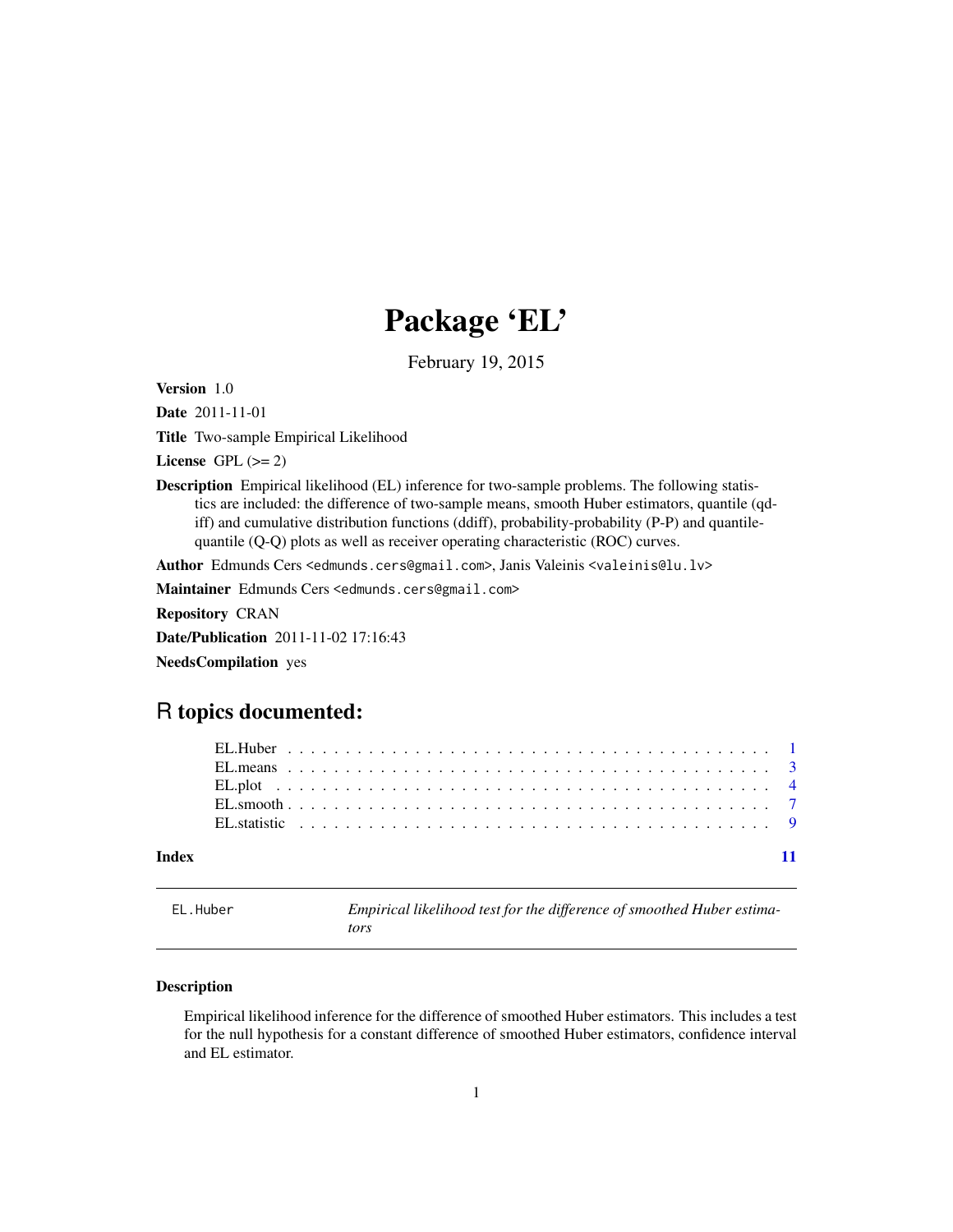# Usage

```
EL.Huber(X, Y, mu = 0, conf.level = 0.95,
        scaleX=1, scaleY=1, VX = 2.046, VY = 2.046, k = 1.35)
```
# Arguments

| X          | a vector of data values.                                                                |
|------------|-----------------------------------------------------------------------------------------|
| Y          | a vector of data values.                                                                |
| mu         | a number specifying the null hypothesis.                                                |
| conf.level | confidence level of the interval.                                                       |
| scaleX     | the scale estimate of sample 'X'.                                                       |
| scaleY     | the scale estimate of sample 'Y'.                                                       |
| VX.        | the asymptotic variance of initial (nonsmooth) Huber estimator for the sample<br>'X'.   |
| <b>VY</b>  | the asymptotic variance of initial (nonsmooth) Huber estimator for the sample<br>$Y'$ . |
| k          | tuning parameter for the Huber estimator.                                               |

# Details

A common choice for a robust scale estimate (parameters scaleX and scaleY) is the mean absolute deviation (MAD).

# Value

A list of class 'htest' containing the following components:

| estimate   | the empirical likelihood estimate for the difference of two smoothed Huber es-<br>timators. |
|------------|---------------------------------------------------------------------------------------------|
| conf.int   | a confidence interval for the difference of two smoothed Huber estimators.                  |
| p.value    | the p-value for the test.                                                                   |
| statistic  | the value of the test statistic.                                                            |
| method     | the character string 'Empirical likelihood smoothed Huber estimator difference<br>test'.    |
| null.value | the specified hypothesized value of the mean difference 'mu' under the null<br>hypothesis.  |
| data.name  | a character string giving the names of the data.                                            |

# Author(s)

E. Cers, J. Valeinis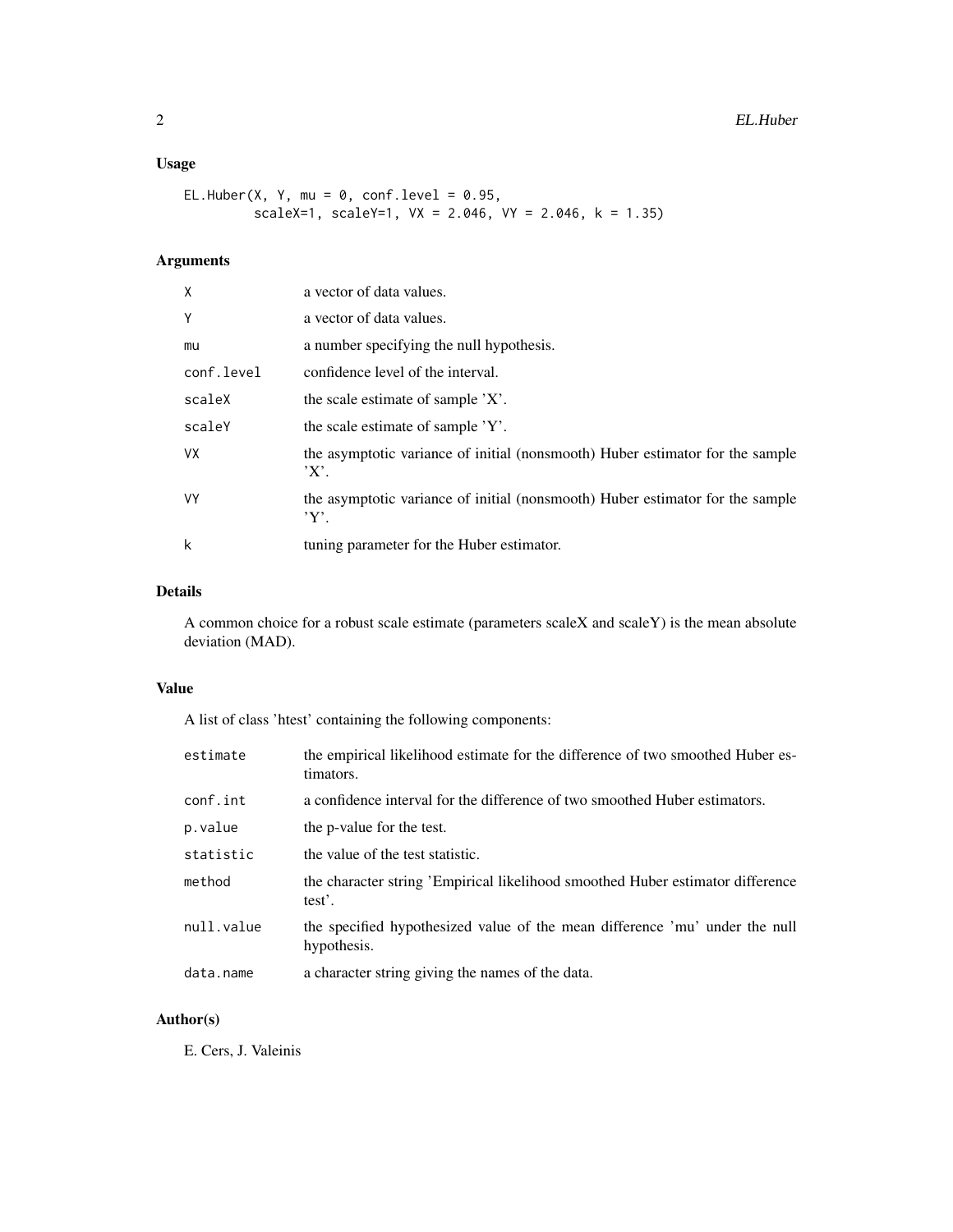#### <span id="page-2-0"></span>EL.means 3

# References

J. Valeinis, E. Cers. Extending the two-sample empirical likelihood. To be published. Preprint available at http://home.lanet.lv/~valeinis/lv/petnieciba/EL\_TwoSample\_2011.pdf.

F. Hampel, C. Hennig and E. A. Ronchetti (2011). A smoothing principle for the Huber and other location M-estimators, Computational Statistics & Data Analysis, 55(1), 324-337.

# See Also

[EL.means](#page-2-1)

# Examples

```
X < - rnorm(100)
Y <- rnorm(100)
t.test(X, Y)
EL.means(X, Y)
EL.Huber(X, Y)
```
<span id="page-2-1"></span>EL.means *Empirical likelihood test for the difference of two sample means*

## Description

Empirical likelihood inference for the difference of two sample means. This includes a test for the null hypothesis for a constant difference of mean difference, confidence interval and EL estimator.

# Usage

EL.means(X, Y, mu =  $0$ , conf.level =  $0.95$ )

# Arguments

| X          | a vector of data values.                 |
|------------|------------------------------------------|
|            | a vector of data values.                 |
| mu         | a number specifying the null hypothesis. |
| conf.level | confidence level of the interval.        |

# Value

A list of class 'htest' containing the following components:

| estimate  | the empirical likelihood estimate of the mean difference.         |
|-----------|-------------------------------------------------------------------|
| conf.int  | a confidence interval for the mean difference.                    |
| p.value   | the p-value for the test.                                         |
| statistic | the value of the test statistic.                                  |
| method    | the character string 'Empirical likelihood mean difference test'. |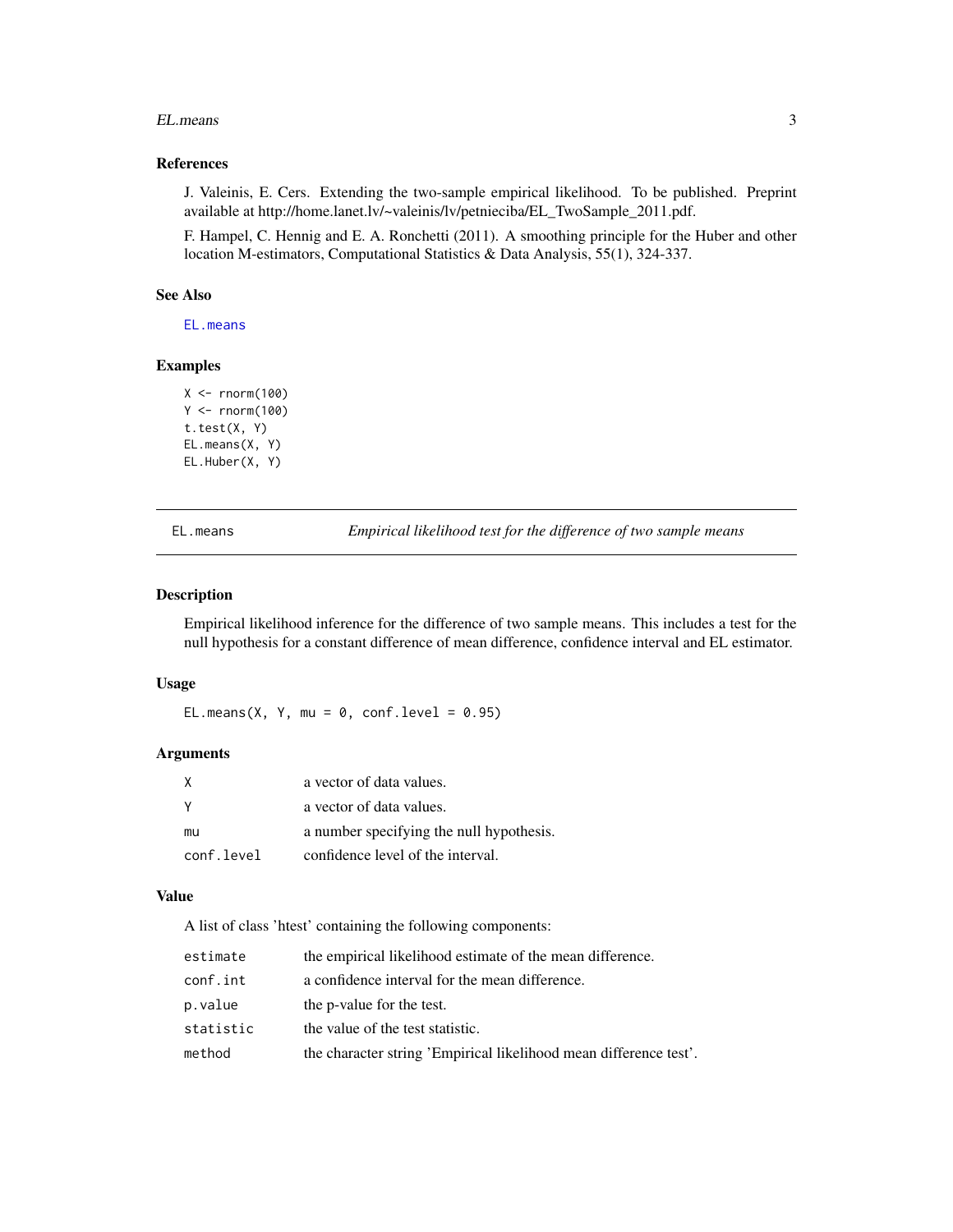<span id="page-3-0"></span>

| null.value | the specified hypothesized value of mean differences 'mu' under the null hy-<br>pothesis. |
|------------|-------------------------------------------------------------------------------------------|
| data.name  | a character string giving the names of the data.                                          |

# Author(s)

E. Cers, J. Valeinis

# References

J. Valeinis, E. Cers and J. Cielens (2010). Two-sample problems in statistical data modelling. Mathematical modelling and analysis, 15(1), 137-151.

J. Valeinis, E. Cers. Extending the two-sample empirical likelihood. To be published. Preprint available at http://home.lanet.lv/~valeinis/lv/petnieciba/EL\_TwoSample\_2011.pdf.

# See Also

[EL.Huber](#page-0-1)

## Examples

```
X < - rnorm(100)
Y < -rnorm(100)t.test(X, Y)
EL.means(X, Y)
EL.Huber(X, Y)
```
<span id="page-3-1"></span>EL.plot *Draws plots using the smoothed two-sample empirical likelihood method*

### Description

Draws P-P and Q-Q plots, ROC curves, quantile differences (qdiff) and CDF differences (ddiff) and their respective confidence bands (pointwise or simultaneous) using the empirical likelihood method.

## Usage

```
EL.plot(method, X, Y, bw = bw.nrd0, conf.level = NULL,
       simultaneous = FALSE, bootstrap.samples = 300,
       more.warnings = FALSE, ...)
```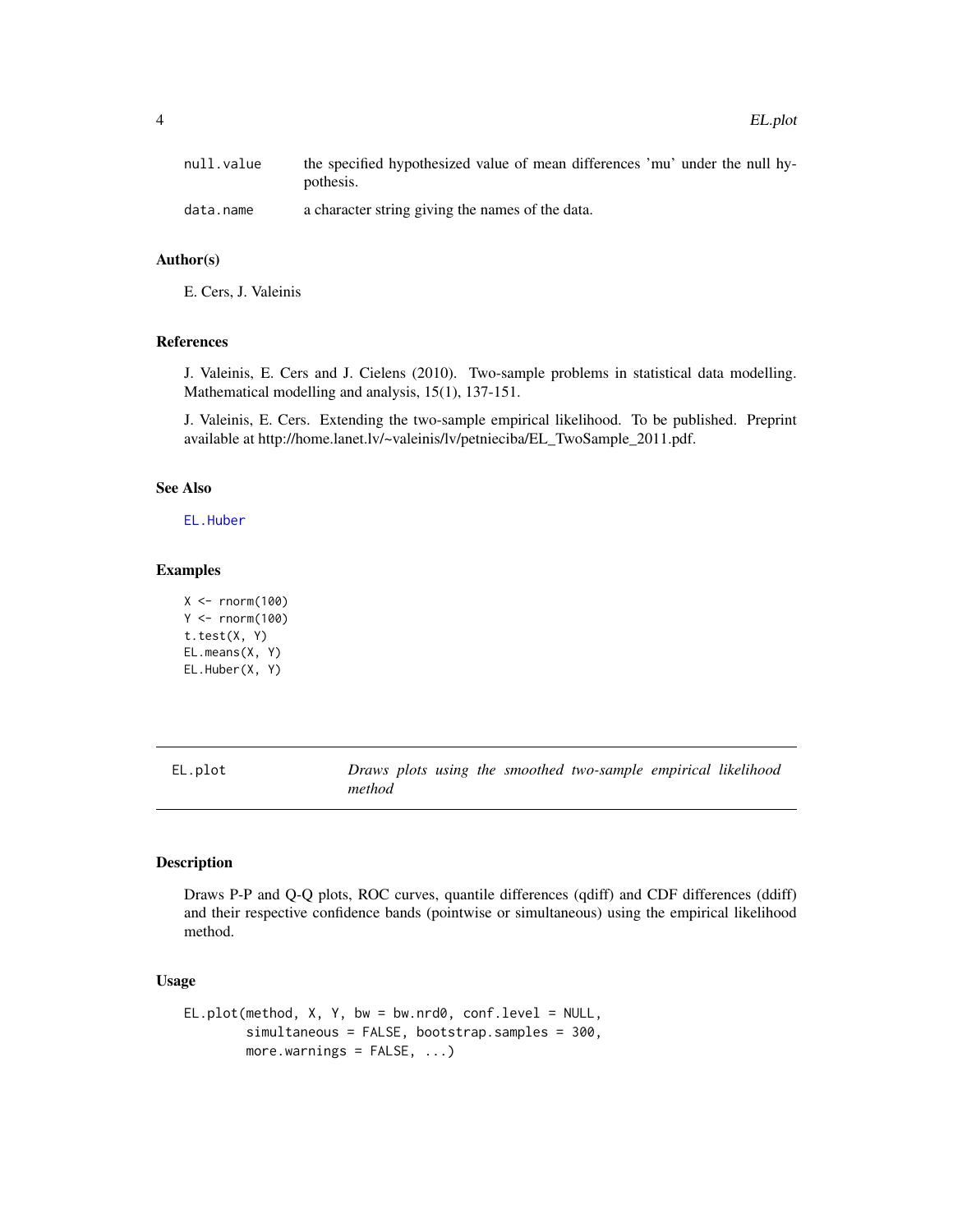#### EL.plot 5

# Arguments

| method            | "pp", "qq", "roc", "qdiff" or "fdiff".                                                                                                                                                                                                                  |  |  |  |  |  |
|-------------------|---------------------------------------------------------------------------------------------------------------------------------------------------------------------------------------------------------------------------------------------------------|--|--|--|--|--|
| X                 | a vector of data values.                                                                                                                                                                                                                                |  |  |  |  |  |
| Y                 | a vector of data values.                                                                                                                                                                                                                                |  |  |  |  |  |
| bw                | a function taking a vector of values and returning the corresponding bandwidth<br>or a vector of two values corresponding to the respective bandwidths of X and<br>Y.                                                                                   |  |  |  |  |  |
| conf.level        | confidence level for the intervals. A number between 0 and 1 or NULL when no<br>confidence bands should be calculated. Depending on the value of 'simultane-<br>ous' either pointwise intervals or simultaneous confidence bands will be drawn.         |  |  |  |  |  |
| simultaneous      | if this is TRUE, simultaneous confidence bands will be constructed, using a<br>nonparametric bootstrap procedure to select the level of confidence bands. The<br>default is FALSE, in which case simple pointwise confidence bands are calcu-<br>lated. |  |  |  |  |  |
| bootstrap.samples |                                                                                                                                                                                                                                                         |  |  |  |  |  |
|                   | the number of samples used to bootstrap the simultaneous confidence bands<br>when 'simultaneous $=$ TRUE'.                                                                                                                                              |  |  |  |  |  |
| more.warnings     | if this is FALSE (the default) a single warning will be produced if there is any<br>problem calculating the estimate or the confidence bands. If this is set to TRUE<br>a warning will be produced for every point at which there was a problem.        |  |  |  |  |  |
| .                 | further arguments passed to plot.                                                                                                                                                                                                                       |  |  |  |  |  |

# Details

The plotting interval for P-P plots, ROC curves and differences of quantile functions is [0, 1] (where these functions are defined). The Q-Q plot is drawn from the minimum to the maximum of 'Y'. Finally, for the plot of distribution function differences the interval from  $max(min(X), min(Y))$  to  $min(max(X), max(Y))$  is used.

Confidence bands are drawn only if 'conf.level' is not 'NULL'.

When constructing simultaneous confidence bands, the plot is drawn on an interval that is narrowed by 5% on both sides, since the procedure is usually sensitive at the end-points, which can result in large bands. The confidence level for the simultaneous confidence bands is bootstrapped using 50 evenly spaced points in this interval. If the default interval produces too large confidence bands, use the function 'EL.smooth' where the intervals are specified manually. Note that calculation of simultaneous confidence bands can take a long time.

# Value

none.

# Author(s)

E. Cers, J. Valeinis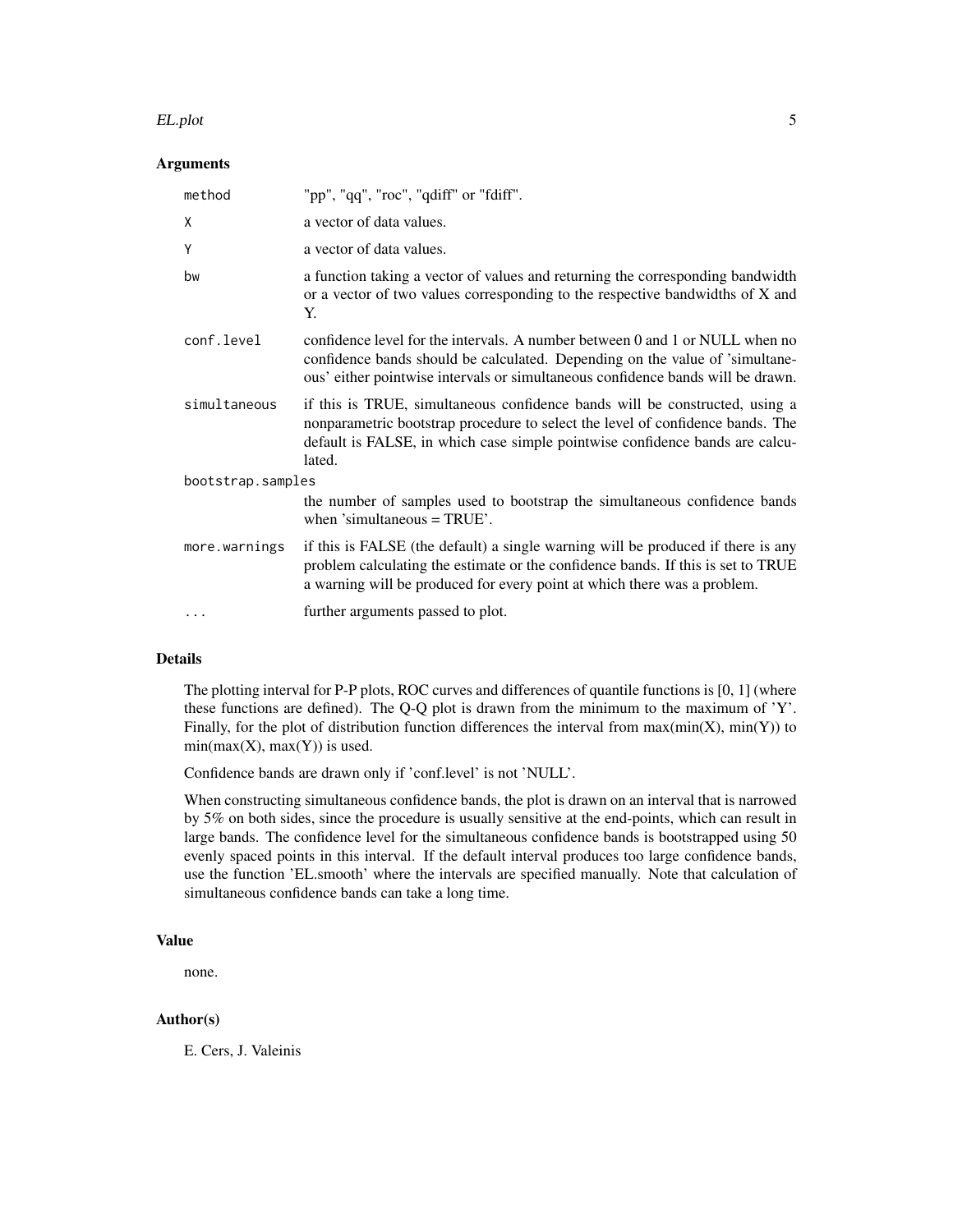## <span id="page-5-0"></span>References

J. Valeinis, E. Cers. Extending the two-sample empirical likelihood. To be published. Preprint available at http://home.lanet.lv/~valeinis/lv/petnieciba/EL\_TwoSample\_2011.pdf.

P. Hall and A. Owen (1993). Empirical likelihood bands in density estimation. Journal of Computational and Graphical statistics, 2(3), 273-289.

# See Also

[EL.smooth](#page-6-1) [EL.statistic](#page-8-1)

#### Examples

## The examples showcase all available graphs

```
X1 <- rchisq(100, 2.5)
X2 <- rnorm(100, 0, 1)
p \leftarrow par(lwd=2, mfrom=c(3,2))# Intro
xlim \leftarrow c(min(X1, X2) - 0.5, max(X1, X2) + 0.5)D1 \le - density(X1)
D2 <- density(X2)
ylim <- c(min(D1$y, D2$y), max(D1$y, D2$y))
plot(D1, xlim=xlim, ylim=ylim, main="Distribution functions", xlab="x")
lines(D2, lty="dashed")
legend("topright", c(eval(substitute(expression(paste("X1 (bw = ", a, ")")),
                                      list(a = round(D1$bw, 2)))),
                     eval(substitute(expression(paste("X2 (bw = ", a, ")")),
                                      list(a = round(D2$bw, 2)))),
                   lty=c("solid", "dashed"))
# CDF differences
EL.plot("fdiff", X1, X2, main="F difference", conf.level=0.95)
tt <- seq(max(c(min(X1), min(X2))), min(c(max(X1), max(X2))), length=30)
ee \leftarrow ecf(X2)(tt) - ecdf(X1)(tt)points(tt, ee)
# Quantile differences
EL.plot("qdiff", X1, X2, main="Quantile difference", conf.level = 0.95)
tt <- seq(0.01, 0.99, length=30)
ee <- quantile(X2, tt) - quantile(X1, tt)
points(tt, ee)
# Q-Q plot
EL.plot("qq", X1, X2, main="Q-Q plot", conf.level=0.95)
tt \leq seq(min(X2), max(X2), length=30)
ee <- quantile(X1, ecdf(X2)(tt))
points(tt, ee)
# P-P plot
```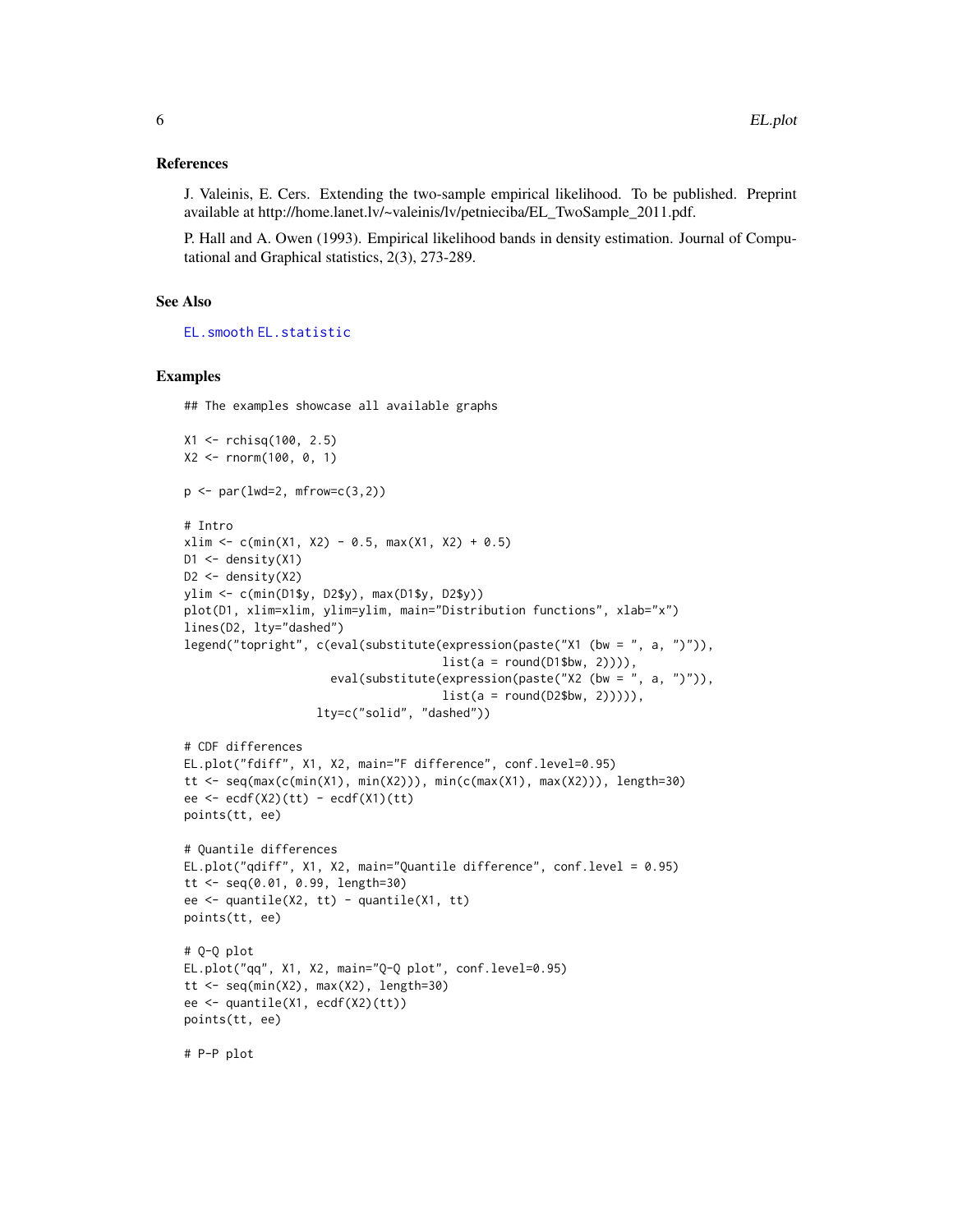#### <span id="page-6-0"></span>EL.smooth 7

```
EL.plot("pp", X1, X2, main="P-P plot", conf.level=0.95, ylim=c(0,1))
tt <- seq(0.01, 0.99, length=30)
ee <- ecdf(X1)(quantile(X2, tt))
points(tt, ee)
# ROC curve
EL.plot("roc", X1, X2, main="ROC curve", conf.level=0.95, ylim=c(0,1))
tt <- seq(0.01, 0.99, length=30)
ee <- 1- ecdf(X1)(quantile(X2, 1-tt))
points(tt, ee)
par(p)
```
<span id="page-6-1"></span>EL.smooth *Smooth estimates and confidence intervals (or simultaneous bands) using the smoothed two-sample EL method*

# Description

Calculates estimates and pointwise confidence intervals (or simultaneous bands) for P-P and Q-Q plots, ROC curves, quantile differences (qdiff) and CDF differences (ddiff) using the smoothed empirical likelihood method.

### Usage

```
EL.smooth(method, X, Y, t, bw = bw.nrd0,
          conf.level = NULL, simultaneous = FALSE,
          bootstrap.samples = 300, more.warnings = FALSE)
```
# Arguments

| method       | "pp", "qq", "roc", "qdiff" or "ddiff".                                                                                                                                                                                                                  |
|--------------|---------------------------------------------------------------------------------------------------------------------------------------------------------------------------------------------------------------------------------------------------------|
| X            | a vector of data values.                                                                                                                                                                                                                                |
| Y            | a vector of data values.                                                                                                                                                                                                                                |
| t            | a vector of points for which to calculate the estimates and confidence intervals.                                                                                                                                                                       |
| conf.level   | confidence level for the intervals. A number between 0 and 1 or NULL when<br>no confidence bands should be calculated. Depending on the value of 'simul-<br>taneous' either pointwise intervals or simultaneous confidence bands will be<br>calculated. |
| simultaneous | if this is TRUE, simultaneous confidence bands will be constructed, using a<br>nonparametric bootstrap procedure to select the level of confidence bands. The<br>default is FALSE, in which case simple pointwise confidence bands are calcu-<br>lated. |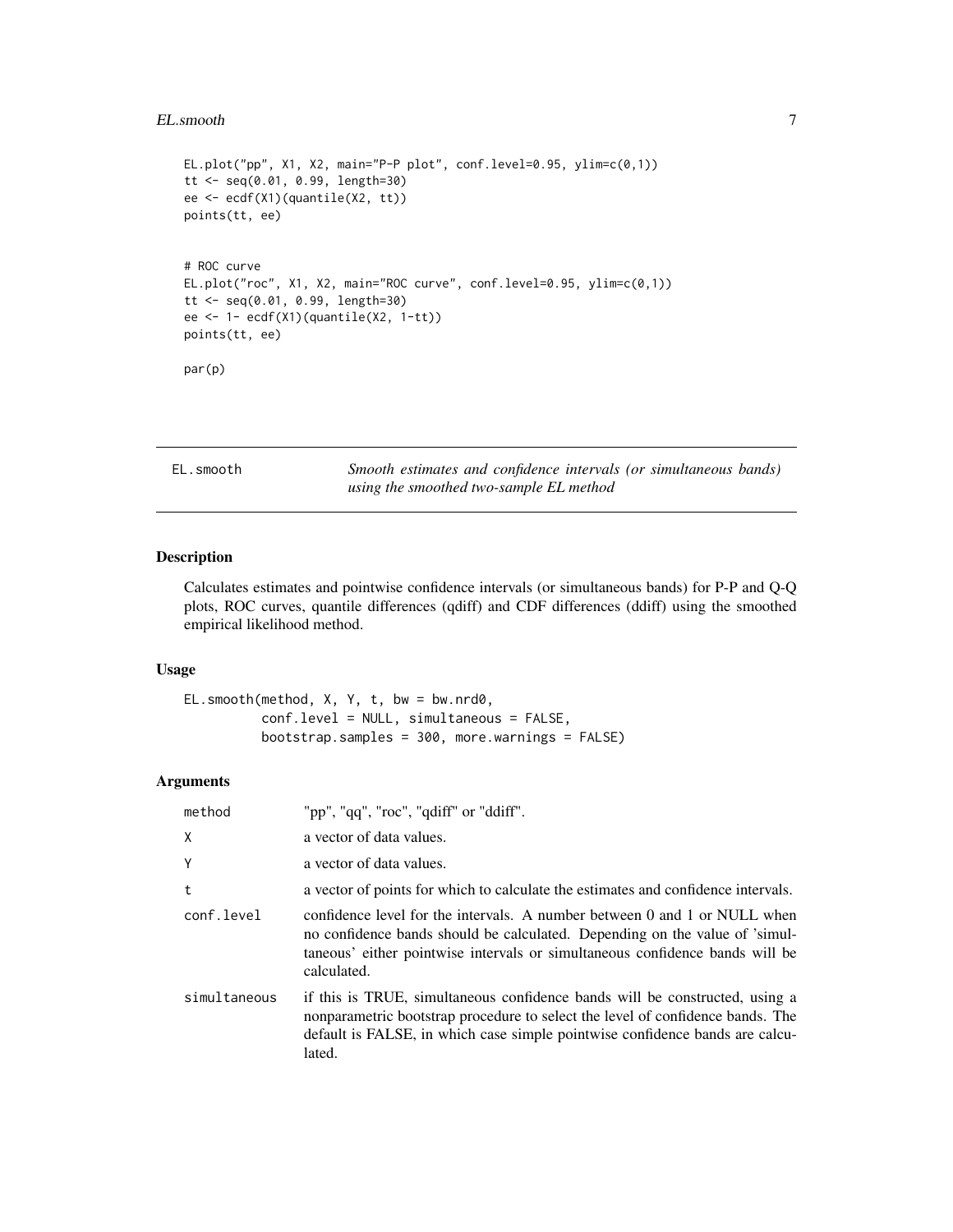<span id="page-7-0"></span>

| bootstrap.samples |                                                                                                                                                                                                                                                  |
|-------------------|--------------------------------------------------------------------------------------------------------------------------------------------------------------------------------------------------------------------------------------------------|
|                   | the number of samples used to bootstrap the simultaneous confidence bands<br>when 'simultaneous $=$ TRUE'.                                                                                                                                       |
| bw                | a function taking a vector of values and returning the corresponding bandwidth<br>or a vector of two values corresponding to the respective bandwidths of X and<br>Y.                                                                            |
| more.warnings     | if this is FALSE (the default) a single warning will be produced if there is any<br>problem calculating the estimate or the confidence bands. If this is set to TRUE<br>a warning will be produced for every point at which there was a problem. |

# Details

Confidence bands are drawn only if 'conf.level' is not 'NULL'.

When constructing simultaneous confidence bands, it is advisable to check whether the chosen range of 't' values does not produce too large bands (for example, for the P-P plot in the example below the interval [0.05, 0.95] was a sensible choice). This has to be checked for each data sample separately by hand. Note that the calculation of simultaneous confidence bands can take a long time.

# Value

| estimate              | the estimated values at points 't'.                                                                                                                                                                                                                |
|-----------------------|----------------------------------------------------------------------------------------------------------------------------------------------------------------------------------------------------------------------------------------------------|
| conf.int              | a two column matrix where each row represents the lower and upper bounds of<br>the confidence bands corresponding to the values at points 't'.                                                                                                     |
| simultaneous.conf.int | will be a true value if simultaneous confidence bands are constructed.                                                                                                                                                                             |
|                       | bootstrap.crit the critical value from the bootstrapped -2 * log-likelihood statistic for simulta-<br>neous confidence bands using the confidence level 'conf.level'. Only calculated<br>when 'conf.level' is not NULL and 'simultaneous' is TRUE. |

# Author(s)

E. Cers, J. Valeinis

#### References

J. Valeinis and E. Cers. Extending the two-sample empirical likelihood. To be published. Preprint available at http://home.lanet.lv/~valeinis/lv/petnieciba/EL\_TwoSample\_2011.pdf

P. Hall and A. Owen (1993). Empirical likelihood bands in density estimation. Journal of Computational and Graphical statistics, 2(3), 273-289.

# See Also

[EL.plot](#page-3-1) [EL.statistic](#page-8-1)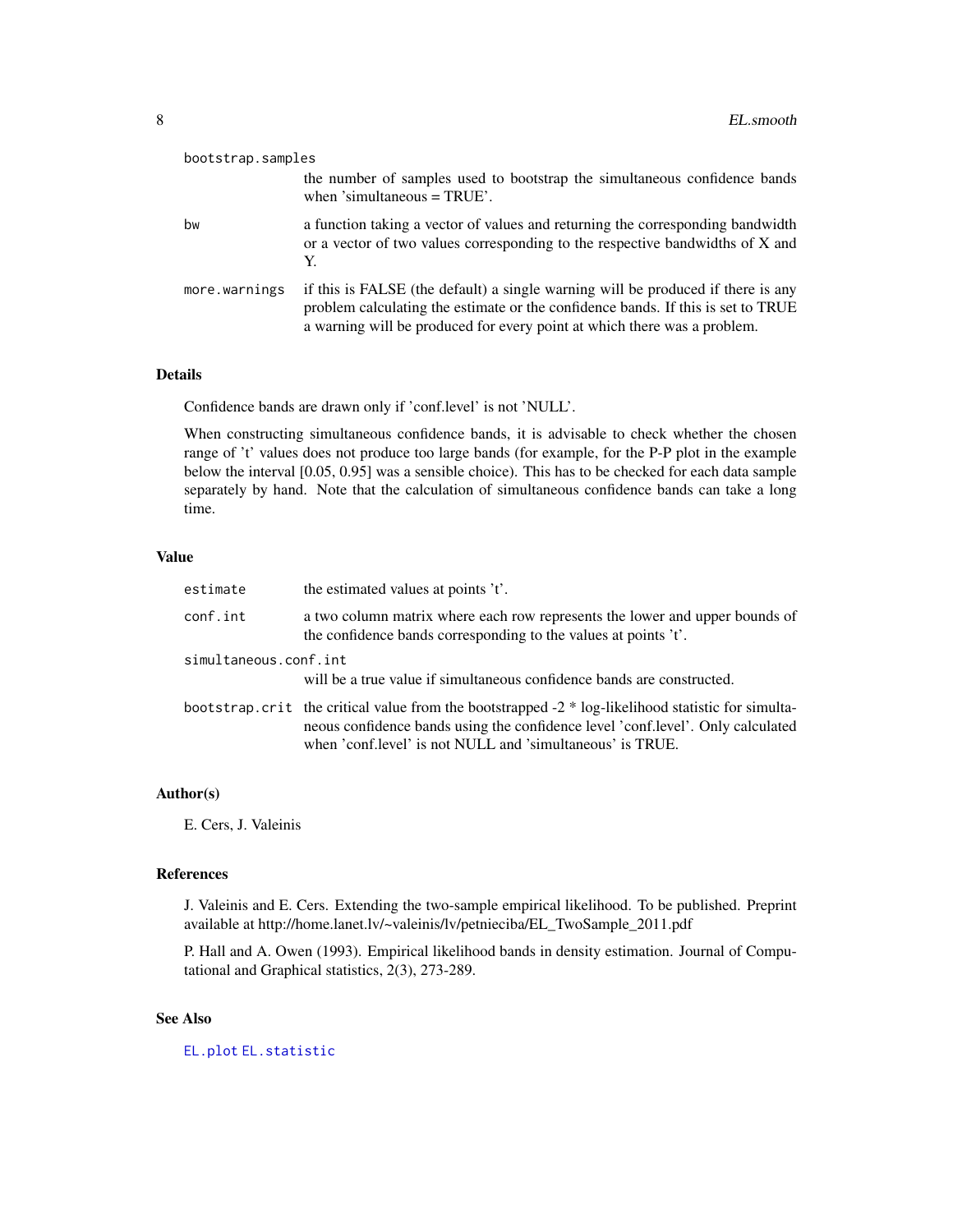#### <span id="page-8-0"></span>EL.statistic 9

# Examples

```
#### Simultaneous confidence bands for a P-P plot
X1 <- rnorm(200)X2 \le - rnorm(200, 1)
x <- seq(0.05, 0.95, length=19)
y <- EL.smooth("pp", X1, X2, x, conf.level=0.95,
               simultaneous=TRUE, bw=c(0.3, 0.3))
## Plot the graph with both pointwise and simultaneous confidence bands
EL.plot("pp", X1, X2, conf.level=0.95, bw=c(0.3, 0.3))
lines(x, y$conf.int[1,], lty="dotted")
lines(x, y$conf.int[2,], lty="dotted")
```
<span id="page-8-1"></span>EL.statistic *The two-sample empirical likelihood statistic*

# Description

Calculates -2 times the log-likelihood ratio statistic when the function of interest (either of P-P or Q-Q plot, ROC curve, difference of quantile or distribution functions) at some point 't' is equal to 'd'.

#### Usage

EL.statistic(method, X, Y, d, t, bw = bw.nrd0)

# Arguments

| method | "pp", "qq", "roc", "qdiff" or "fdiff".                                                                                                                          |
|--------|-----------------------------------------------------------------------------------------------------------------------------------------------------------------|
| Χ      | a vector of data values.                                                                                                                                        |
| Υ      | a vector of data values.                                                                                                                                        |
| d      | a number                                                                                                                                                        |
| t      | a number.                                                                                                                                                       |
| bw     | a function taking a vector of values and returning the corresponding bandwidth<br>or a vector of two values corresponding to the respective bandwidths of X and |

# Value

-2 times the logarithm of the two-sample empirical likelihood ratio.

## Author(s)

E. Cers, J. Valeinis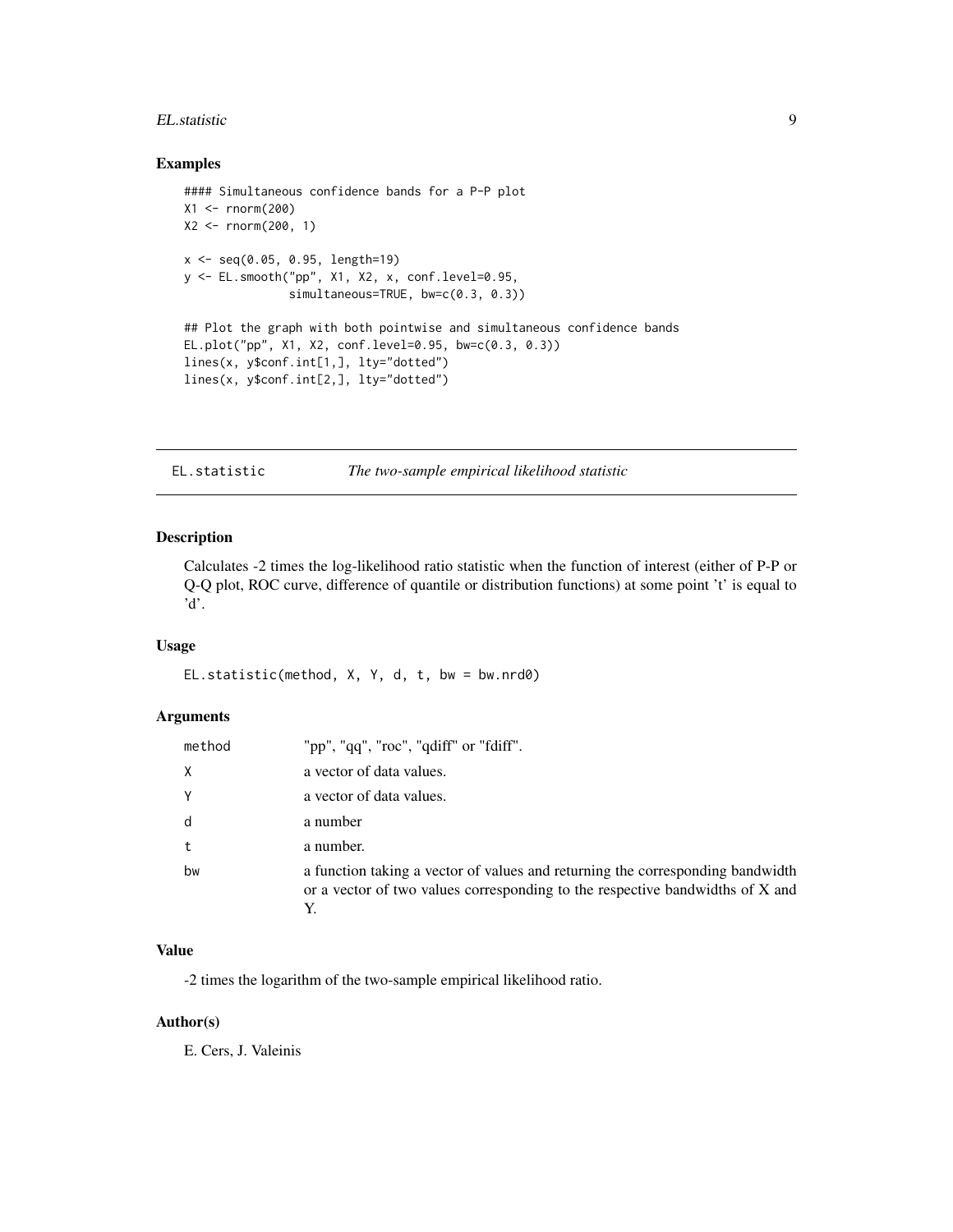# <span id="page-9-0"></span>References

J.Valeinis, E.Cers. Extending the two-sample empirical likelihood. To be published. Preprint available at http://home.lanet.lv/

# See Also

[EL.smooth](#page-6-1)

# Examples

```
EL.statistic("pp", rnorm(100), rnorm(100), 0.5, 0.5)
```